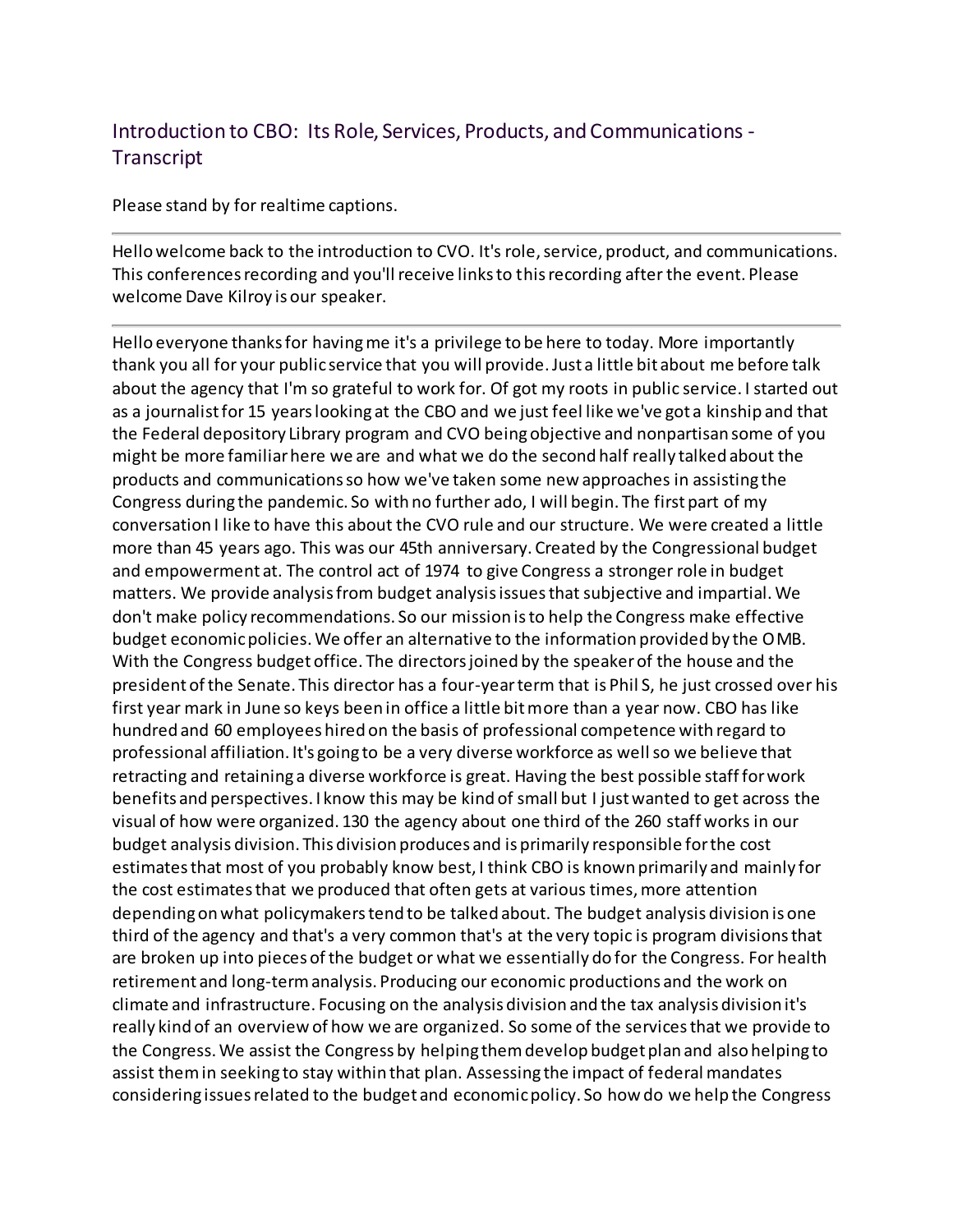develop a plan. The other product that work really known for I'd say on the hill and elsewhere are the baseline for budget that we produce several times a year. We call it a baseline it incorporates the assumption that current law generally remains unchanged. The idea it serves as a benchmark for lawmakers what underlies our budget projections are economic projections. So we also produce proposals for the budget being familiar with the calendar year and earlier in the year the president will put forward a budget for that period of time without a time to analyze it during a big dive and another way we help the Congress is by estimating budgetary effects and legislative options. Mini these estimates are informal, before lawmakers introduced legislation there's a lot of different budgetary effects for the budget committee which is the CBO oversight. The use this information to develop the positive resolution which is a roadmap. And how we help Congress stay within its plan as we prepare cost estimates. I refer to those earlier for each bill improved by a committee. Oftentimes I think folks will think we produce a cost estimate on every bill introduced but that's not necessarily the case. Were required to do it for every bill approved by a committee for every stage of the process. Those formal cost estimates are those that are statutorily required primarily. And those again guide and inform lawmakers on whether this legislation they are considering would either worsen or improve the deficit. We provide preliminary analysis when different parts of a legislative process typically before so they can try to get a sense of how potential legislation impacts on the deficit and we also track those options. Are key characteristics which are near and dear to my heart are that often times you'll often hear CBO has released this estimate and this is it. This is the final word. So we actually don't have any enforcement power. It's really up to policymakers to decide if they are willing to consider the estimate produced for the analysis for projections if it's really up to them. We are independent our program is separate we are working for the majority and the minority and as I mentioned earlier the directors appointed by both houses of Congress. So we are nonpolitical nonpartisan bylaw providing objective analysis. We are transparent it's been a key tone at the agency since its founding. And in recent years we've done even more to become more transparent to explain more about our methods and how we do our work. Explaining the basis of our finding and editing are messages on the website. Our work reflects our objectives impartial and nonpartisan analytical assessments and often times we get a lot of questions from other folks around the world in parliamentary budget offices who are seeking to emulate CBO to be a nonpartisan institution. How is it that you do your work and what your assessments based on. There is actually a lot of ungrateful and a lot of smart folks in the CVO who are experts in every aspect of the budget and one aspect key assessment is a detailed understanding of federal programs in the tax code. Were always analyzing data reported by the government physical agency in private groups and we consult with a worldwide array of people outside for experts in academia, think tanks and groups and private sector for other government agencies. We also have panels of economic advisors.'s got a panel of poor health advisors and we consult with these people a few times a year as well. So that's talk about how were actually structured and what our goals are in mission. I thought it run through some of our products. Some of you might be more familiar than others depending on the request that you might get from folks. I do get requests from some of you around the country. We do provide printed copies of our work for free so I encourage you to ask questions are happy to answer them. Were certainly happy products include the budget and forecast in the ten-year period of using the budget forecast process. Our January report that were working on soon here is really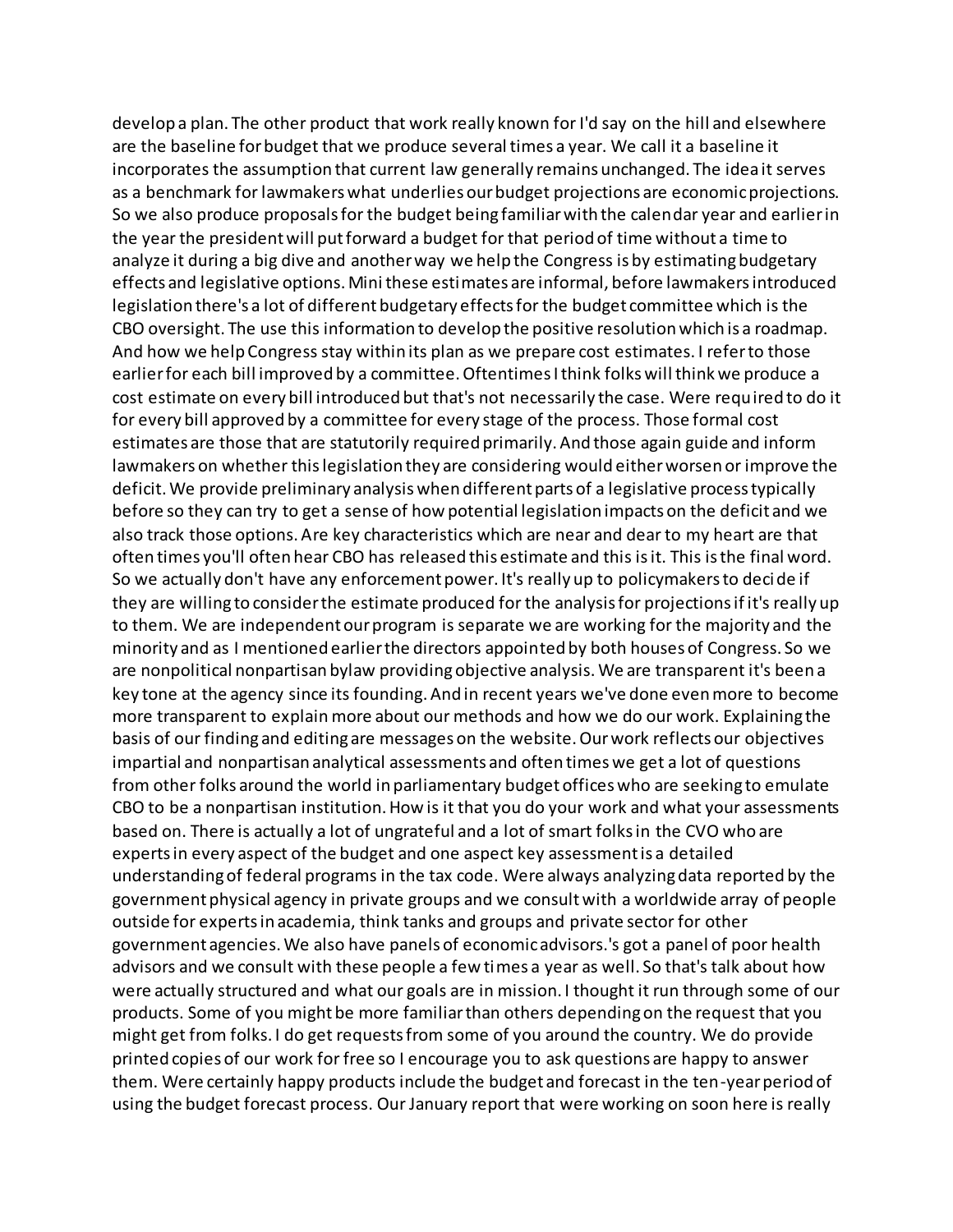our flagship product that has a 10 year projections and economic projections there updated a few times a year in these products in particular. Along with the cost estimates that were really known for. Our long-term budget projections that span 30 years. We've actually just released those projections and those even come out further and since we've talked about this, really on a continuous basis. We can look at the economic facts of it. It's been enacted and we also do an array for a variety of programs all by request. We typically produce about 750 formal cost estimates that are all available on our website we fulfill thousands of request for technical assistance from community members and legislation and formally introduced staying in close contact with members on a day-to-day basis and staff. Republish about 70 reports and testimonies and working papers again all of this in this analysis the public proposals are available in the website. I want to talk about how we communicate as an agency and how we've gone from additional basis and essentially how we've really taken into account the changing way that people are consuming information and proud of the ways that we've made her work easier this process has been one that involves seeking feedback during surveys. Being mindful to the shift that you all are aware of. Users relying on mobile devices and smaller devices basically to get information. Primary thing for us as we communicate in any platform, we provide information and it's clearly a formal journalist is it's near and dear to my heart bylaw were getting the committees to the Congress. We can release this directly we work hard. I've talked to reporters to make sure our work is pertained accurately. Basically reporters and others can get our work when they need it. It's not really helpful if it's not available and they can find it when they are looking for it so it's important for us as an agency we work for the Congress they work for the people, I think for me with my roots in journalism, I'm always thinking about how are people on the hill getting their information we are hoping it's directly from us but if it's from news reports about our work then we have to make sure that those reporters and others who are writing about this, are able to access our work and reporting and what we produce accurately. That's very important to me. So what we have done this implemented a number of significant innovations enhancing the online presentation and accessibility of our work. I think some of you might be interested in these areas. I will highlight some researches on my website that I hope will be of interest to you. So, some of the examples that I wanted to go through our, we just started and January. It's really been the process that took some time for us to get off the ground but we are now producing fully digital versions of all of our reports so they are all in HTML along with PDF versions. These reports as I've talked about earlier about the trends basically and how in general information is being consumed increasingly. These reports are now easier to be consumed on mobile devices and that's is an increasing share of our website traffic. So being responsive to that. And anything else allshare is everything we do we have metrics where look at how our work is being used and utilized and in it we have seen actual from January that producing fully digital versions from our work are being accessed even more. Much more than the PDF version so for us it was a nice affirmation that this was a good investment this is something we sought to do and we've also published interactive graphics that we started in January. Made a decision to publish with these major reports and as many of our reports as we can along with them just again to get the key takeaways communicated more quickly and as we all know especially in this time there's competed demands for our attention and our focus so especially lawmakers we are pulled in a lot of different directions we basically just want to make our work easier to digest and to find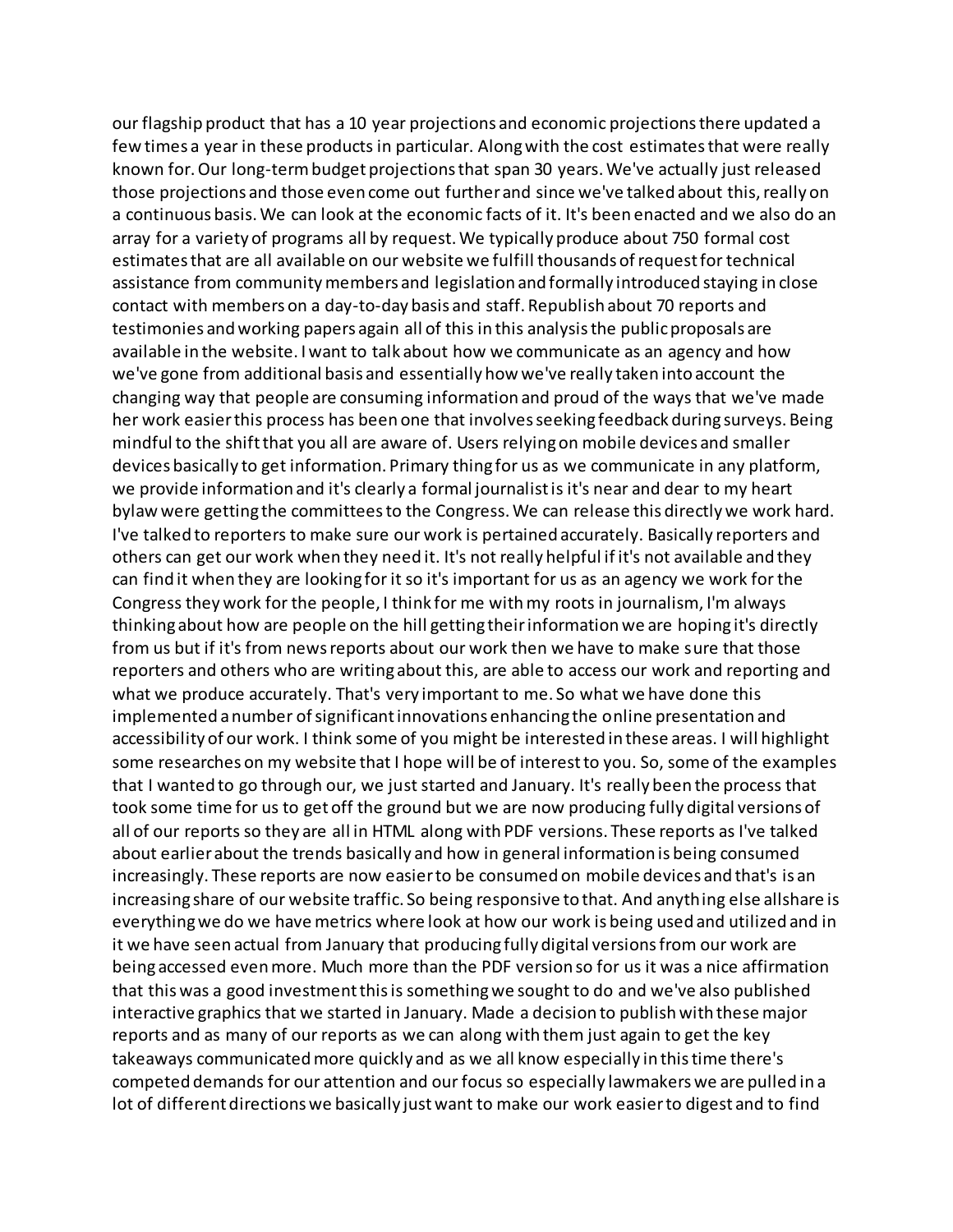and to use so we've actually found that being very helpful we've done a number of standalone interactive products on a variety of topics so that lawmakers and Hill staff and others can basically input information and come up with various options that we like to come up with those options so what with the option B. That's another innovation we are proud of. We've also really been in an area of focusing attention not surprisingly, it's kind of the bread and butter of what we do to estimate how much proposals would cost. We've launched enhancements to make those estimates easier to find and search and we have been in the process engaging with outside groups and particularly interested in focusing on transparency and also focusing with those on the hill and how they use our website what they are most interested in. One particular area of interest was predictable URL. It's basically having making it easier putting a bill number in and not having to go search for it on the website or do any real search of any kind you just add in the number and we also added, this is also a request for people from the hill and outside groups. Adding new search filters. Now you can go in and search by tenure totals for track spending revenue and deficits and you can still search by keyword and you can get more information about it. Also estimates in XML with got language which we also understood looking to see what further innovations we can make in this area there is a group called the boat data task force which includes some support agencies the Congress so there's structured data as a focus of this group and we just joined in the last year. We are excited to see other innovations we can do to help the Congress. And focusing on this which is what I'm particularly proud of. Creating a new page this past year on our 45th anniversary dedicated to our founding director Alice Midland. She passed away a year before a current director started it was early last year that she passed away so this is really our first anniversary without her. We wanted to honor her legacy and always be reminded of her efforts and her guidance which we still followed today so it's really quite a lovely section of our website we are grateful that this is on. So the other thing I wanted to spend a little bit of time on was again this is what I like to think is that CDL kind of like I am we have works in progress and we acknowledge constantly being in a state is asking for feedback being open to feedback being mindful to how we can do it better. Over time we've really incorporated feedback about what people on the hill want we developed these one-stop shop pages really to make it easier for people on the hill and power users to find this information more quickly. I thought I would just run through some of these pages we thought they might be good resource to share with all of you so the first one is our major recurring reports page. It essentially highlights reports and this drops where you can go down to the month and year I don't have a lot of that visible. You can go to month and year and essentially it goes back, what people find it helpful about this is they can go to that page and keep it booked Mark for the newest version to go there and find it. That's something that's been useful. Another page that's been popular is our budget and economic data page. We continue to add and innovate on this page but we got a lot of feed back that people just wanted a spreadsheet with numbers, and so what we ended up doing was basically the bulk of this page. If I were to go down on the website to show you these spreadsheets have our projections and we just kept getting feedback we just wanted numbers so we tried to be responsive here and essentially create a page of spreadsheets where you can have all but numbers to your hearts delight we were trying to be responsive so that's a popular page. Another page that people from the hill and staff, particularly those are appreciating page details about selection programs when we do our budget projections we do a drill down of all these different subject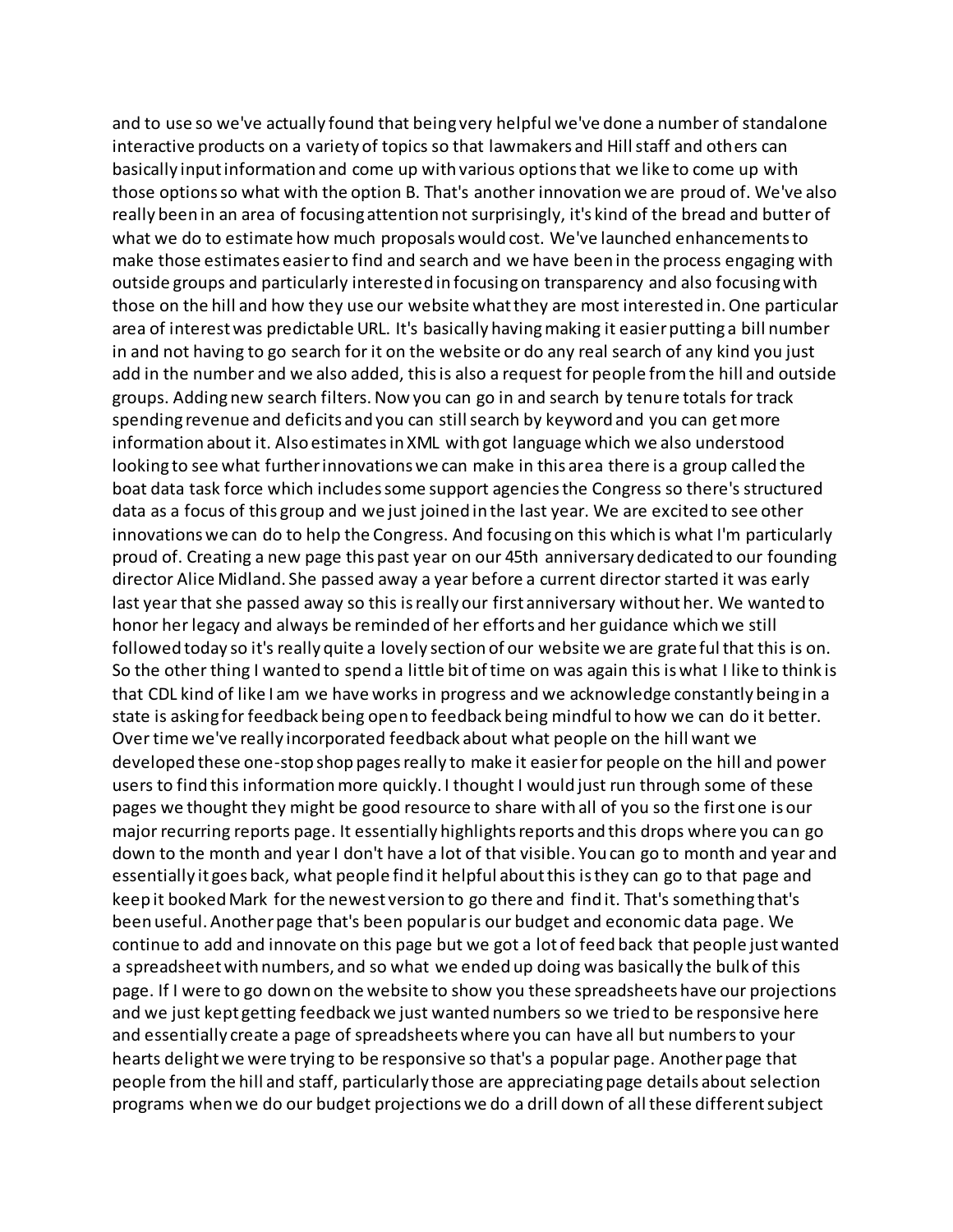areas and programs and do tenure budget programs for each range. You can see some of topics listed and there's a lot of website traffic that goes to people who are just looking for specific programs so we decided to create a section just for that. Options there's a lot of interest among the hill staff and lawmakers about what are various options so we wanted to group our reports with those options and also referred to on this page our budget options. A product we produce every few years and in a couple of months were going to be producing our next volume that we usually do before the start of the next Congress which will be January and we've also made that digital so it was a process over a few years so we now have all those options available on a digital basis which again makes it easier than someone trying to get into a PDF and trying to search for that page and having to print out a document. So it's also been very well received and leaf mentioned over the transparency a key tendency of the agency to develop a page that was developed to that and provide examples I will run through what's not visible here just to show you the page but we can this page out into several different sections so that whenever we release a piece of work we categorize it and sort of keep track about it on this page, because essentially all our efforts, I will highlight quickly here we talk about our transparency efforts having three principal goals to propel out a thorough understanding of our analysis if you go to this page you can question for the record to follow up it's all made possible. We've got a lot of information and of course were happy to answer questions to. There's supplemental data. We analyze the accuracy of the estimates and often going through saying how did we do how do they compare to others. Another section is comparing her current estimates to the previous ones. So characterizing uncertainty surrounding estimates, visualizing data and conducting outreach. As you might see that as a reference to a podcast there's been some experimenting with multimedia which is also a fun experiment for us to do. It's also on that page. Lastly we developed we as I mentioned developed interactive graphics that go along with report releases but we also have standalone graphics. This one we just released is an interactive workbook. It essentially allows you to find out how revenue and outlays might differ and basically you can put in a specific value and find out how that affects net interest cost and how it affects the deficits. It truly is to be in house now we are sharing it. So, that's a run through. Just again some of the ways we've --to be mindful about that and to be providing that. The last part of my presentation but I want to talk about 30 minutes or so, talking about a little bit about what kind of approaches we've taken in assisting Congress in these crisis times. I'm sure like a lot of you, we've been working from home since basically mid-March. So this is certainly the most sustained time. There might be times in the past for different reasons working from home for different smaller shorter periods. For different issues that might come up. It's certainly the most sustained time that we have been working on remotely. The crisis time, what I want to share were some ways that we get to these purchases that we've taken that have deftly been outside of our standard practice so one thing that became clear to us the first item on the list is the release of budget economic analysis in shorter format. I talked about earlier in the presentation about her tenure budget projections. What became clear when the pandemic started was of course the intense demand for real-time information. I actually hope at some point our macroeconomic analysis division folks get some kind of timeout pick they were continuously updating their models in projections. We ended up in April being remote in March. We produced our first blog Poche which was preliminary, in May we produced the interim economic projections in the blog post form. In July we actually did something we've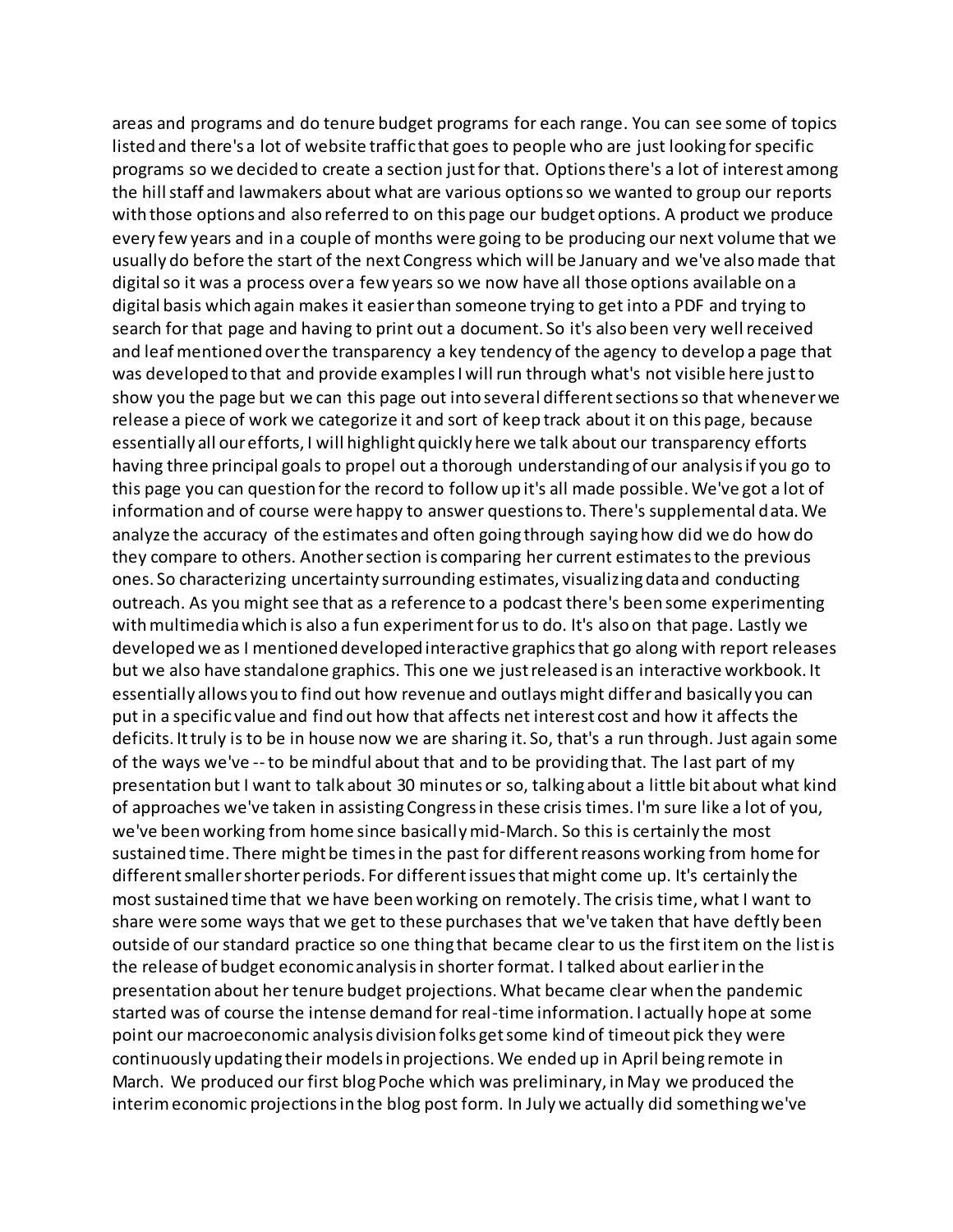never done before which is separating the economic projections from the budget to get them out earlier. We release them in July and release the budget projection it's usually done in September. Essentially what's important there to note is being able to adapt to be as responsible to those whom we serve. That was something that we've done that I'm grateful we were able to do as an agency. Going forward were thinking about that to. How it was helpful and useful. Highlighting our director participated in a virtual briefing for lawmakers to testify before the Congress both in person and virtually more recently about long-term projections. I think being mindful as we all know we are in this virtual world and being nimble and open to doing things differently and as you know in your experience, when we typically are in the past office building not too far from the capital we typically have a lot of these exchanges it's incumbent upon us to be open to doing things differently and for members and staff are where they are that's something that we did quite a lot of, in the coming months as the pandemic continues, remaining with us. Pointing out that as I get to the close of the presentation. In terms of making our work easier to find we developed a new page our projections of the economy in the budget did get quite a lot of attention so we wanted to make sure the people were able to find that work very easily. We developed a new page on our homepage. Really lastly we really just Communicating with the Congress about the changes within our schedule. As has been the case with so many agencies and human beings and families. Our schedules have all gotten up and advised Covid-19 so we wanted to keep lawmakers informed for the legislation it's very complex is a very complex involved estimate that our folks did work very intensely to analyze. We kept them informed as quickly as we could so those are just a few. Approaches as to how we do our work. Certainly were doing it at home we never thought we would be doing that but basically working with the Congress in producing impartial objective information, I think like we said before were always mindful and being open to do processes again, thanking you for having me. As I said in my last slide, I welcome your questions and feedback I really hope you consider this to be a resource and that want to be as responsive as we can and helpful. So with that thanks for your time and attention thanks and happy to help you answer questions.

We've got a few questions if there's more please enter them into the chat box for all participants. Our first question.

Are relatively new to this space, we do this we mulled over getting back to the plan. Were always trying to think about what is a sustainable process wise for us to not just do, really kind of asking ourselves starting from scratch, adopting a certain process or way to do it it's something we eternally could sustain and it's something that more more people could learn to do. It's an easier process for us but a great question I will take back to consider whether or not it's accessible over the time. For timing purposes as you all know, we do archive a copy of our website under NARA. It's with every Congress so I imagine in that format it's necessary.

As librarians we need to have the information preserved within time contacts. Can interactive tools to save results as a PDF sentence used to do?